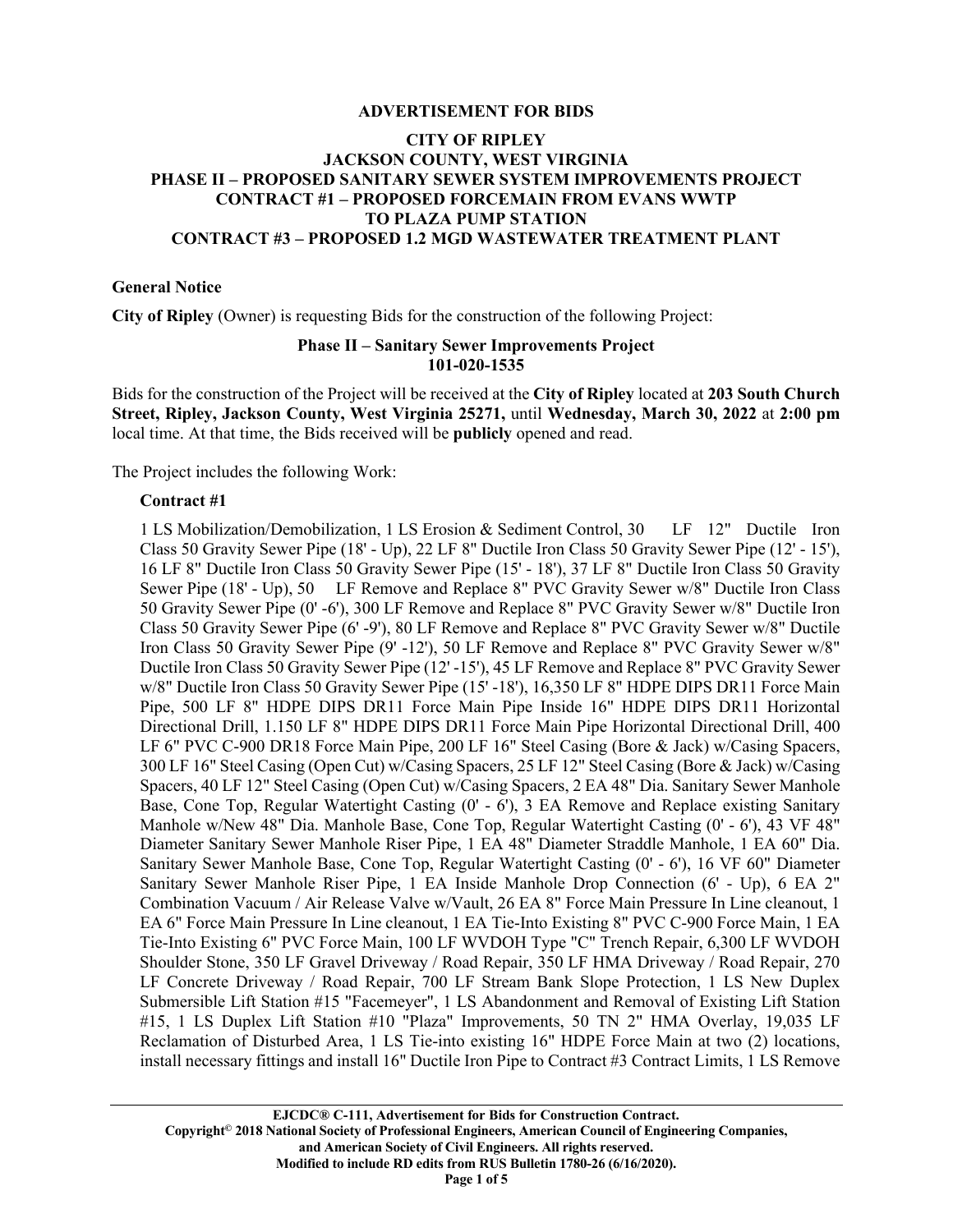existing 16" Ductile Iron Tee at existing Ripley WWTP Headworks and install 16" Ductile Iron Spool Piece. Abandon and remove existing Ripley WWTP Headworks Structure.

## **Contract #3**

1 LS Mobilization/Demobilization, 1 LS Erosion & Sediment Control, 1 LS 1.2 MGD ADF/4.0 MGD Peak treatment plant consisting of: new 6.0 MGD screening and grit removal system; new 4.5 Million Gallon Pre-EQ Basin with mixer; new SBR treatment system including two (2) 80' x 80' SBR basins and one (1)  $41'$  x  $80'$  Post EQ basin; new  $25'$  x  $60'$ -6" chlorine contact tank; new  $23'$ -6" x  $41'$  Post Aeration Basin; new 75' x 75' Aerobic Digester; new SBR, Pre-EQ, Digester and Post EQ Blowers; new Chlorine/NPW Building; chlorination/dechlorination disinfection feed equipment; non-potable water booster equipment; new 18" DIP outfall; new Control/Blower Building; new Sludge Dewatering Building with 1.0 meter belt filter press, sludge feed pump, polymer feed system, lime feed system and conveyor; SBR process equipment valve vaults; influent flowmeter vault; plant process piping; painting; site work; asphalt paving; gravel pavement; mechanical and electrical work; all necessary instrumentation and controls; SCADA; emergency generator; perimeter fence; and all other associated work and necessary appurtenances for a complete operable system, 2,350 LF 24″ Diameter Concrete Caissons for Shallow Structures, 1 Allowance - To provide all labor, equipment, materials, and services to provide capital improvements required by the electric company to provide adequate electrical service to the project site including additional power poles, transformers, meters, cable and/or conduit and other electrical accessories, 1 Allowance - To procure, deliver and install office furniture in the newly constructed Control/Building as authorized by the Owner and Engineer, 1 Allowance - To procure, deliver and install office lab equipment in the newly constructed Control/Building as authorized by the Owner and Engineer.

Separate Bids will be received for the following Contracts:

| Contract<br>No. | <b>Description of Contract</b>                                  |
|-----------------|-----------------------------------------------------------------|
|                 | <b>Proposed Forcemain from Evans WWTP to Plaza Pump Station</b> |
| 131             | <b>Proposed 1.2 MGD Wastewater Treatment Plant</b>              |

The Work will be substantially completed within 300 calendar days for Contract #1, and 450 calendar days for Contract #3 after the date when the Contract Times commence to run, and completed and ready for final payment within 330 days for Contract #1, and 480 days for Contract #3 after the date when the Contract Times commence to run. Liquidated damages shall be \$1,000 per day.

## **Obtaining the Bidding Documents**

Information and Bidding Documents for the Project can be found at the following designated website:

QuestCDN: <https://tinyurl.com/zu5z8553>

or

## [www.thethrashergroup.com](http://www.thethrashergroup.com/)

Bidding Documents may be downloaded from the designated website. Prospective Bidders are urged to register with the designated website as a plan holder, even if Bidding Documents are obtained from a plan room or source other than the designated website in either electronic or paper format. The designated website will be updated periodically with addenda, lists of registered plan holders, reports, and other information relevant to submitting a Bid for the Project. All official notifications, addenda, and other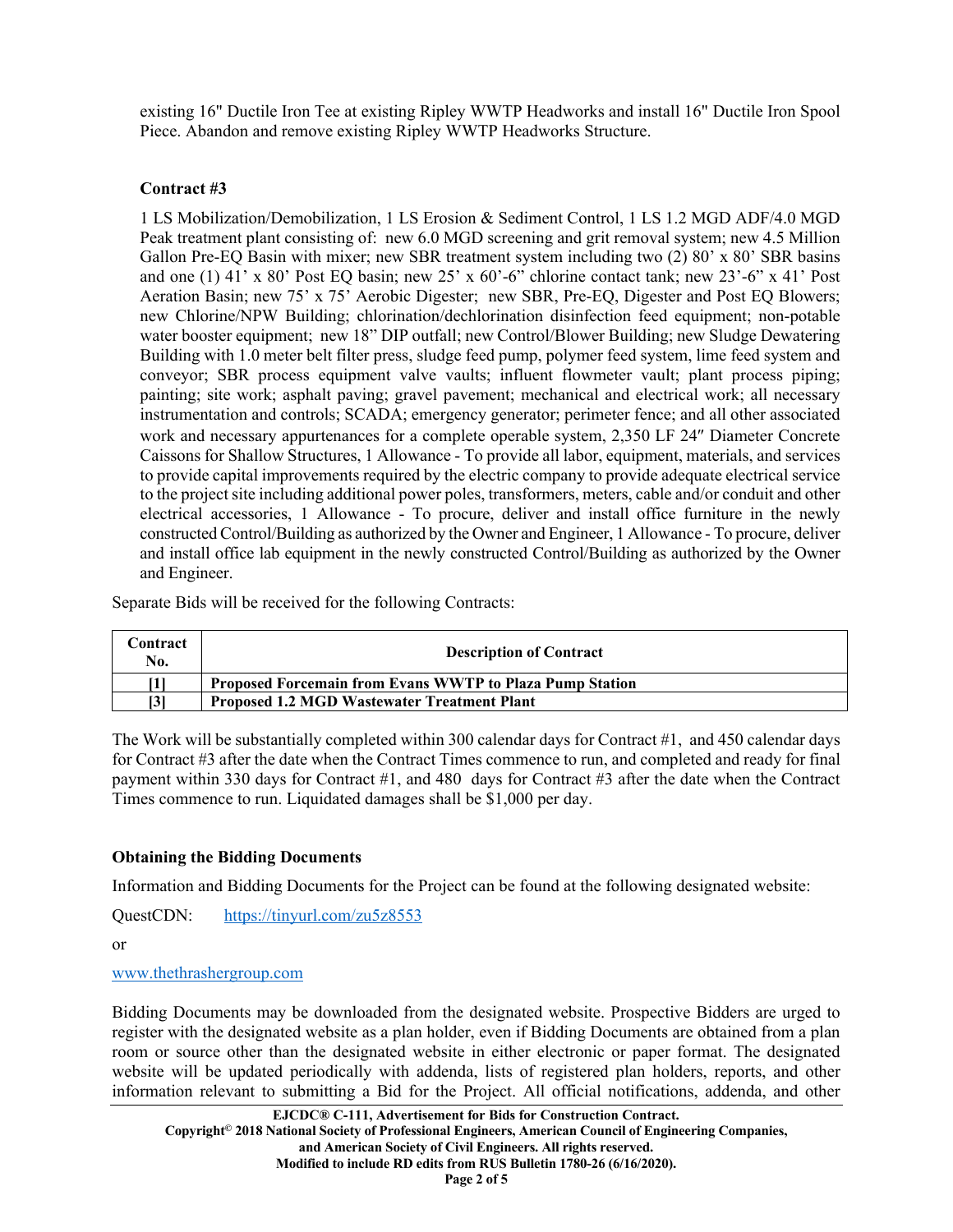Bidding Documents will be offered only through the designated website. Neither Owner nor Engineer will be responsible for Bidding Documents, including addenda, if any, obtained from sources other than the designated website.

The Issuing Office for the Bidding Documents is:

**The Thrasher Group, Inc. 600 White Oaks Boulevard Bridgeport, WV 26330**

Prospective Bidders may obtain or examine the Bidding Documents at the Issuing Office on Monday through Friday between the hours of **8:00 am to 5:00 pm,** and may obtain copies of the Bidding Documents from the Issuing Office as described below. Partial sets of Bidding Documents will not be available from the Issuing Office. Neither Owner nor Engineer will be responsible for full or partial sets of Bidding Documents, including addenda, if any, obtained from sources other than the Issuing Office or the designated websites.

Printed copies of the Bidding Documents may be obtained from the Issuing Office by paying the amount of each set listed below.

Bidding Documents may be purchased from the Issuing Office during the hours indicated above. Cost does not include shipping charges. Upon Issuing Office's receipt of payment, printed Bidding Documents or electronic documents will be transmitted to the prospective Bidder. The shipping charge amount will depend on the shipping method requested. Bidding Documents are available for purchase in the following formats:

• Bidding Documents issued as hard copy full-size drawings and hard copy specifications, are available for:

Contract #1 - **\$150.00** per set Contract #3 - **\$350.00** per set

• Bidding Documents issued as digital drawings and digital specifications, are available for **\$30.00** per set via the following link:

QuestCDN: <https://tinyurl.com/zu5z8553>

## **Pre-bid Conference**

A **MANDATORY** pre-bid conference for the Project will be held on **Tuesday, March 1, 2022** at **10:00 am** at **City of Ripley located at 203 South Church Street, Jackson County, Ripley, WV 25271.** Bids will not be accepted from Bidders that do not attend the mandatory pre-bid conference.

## **Instructions to Bidders.**

For all further requirements regarding bid submittal, qualifications, procedures, and contract award, refer to the Instructions to Bidders that are included in the Bidding Documents.

# NONDISCRIMINATION IN EMPLOYMENT

Bidders on this work will be required to comply with the President's Executive Order No. 11246. The requirements for bidders and contractors under this order are explained in the specifications.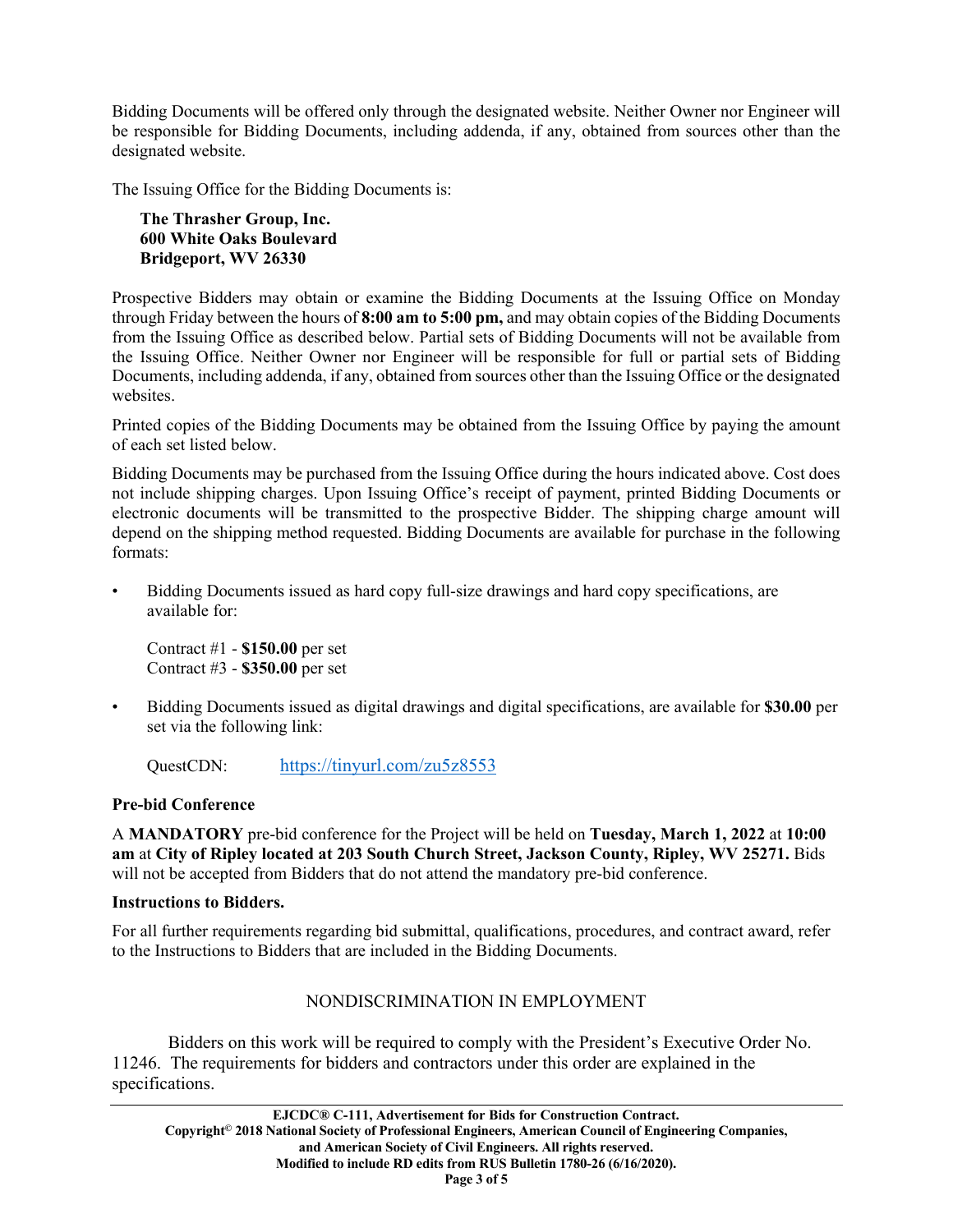#### DBE REQUIREMENTS

Each bidder must fully comply with the Disadvantaged Business Enterprises, and Affirmative Action requirements, as identified in the contract documents.

The Bidder agrees to make "positive efforts" to subcontract a portion of the total value of the contract to Disadvantaged Business Enterprises. This shall be done in compliance with the six (6) affirmative steps as outlined in 40 CFR 33.240. Failure to demonstrate positive efforts to do so may lead to rejection of bids. For this program, the term "subcontract" includes all construction, modification, and service work contracted for by the bidder in the execution of the work under this contract.

### SUSPENSION AND DEBARMENT

Recipient shall not entertain the use of businesses that are listed on the "System for Award Management (SAM)" at www.Sam.gov in accordance with 2 CFR Part 1532 and Subpart B and C of 2 CFR Part 180.

Prospective Bidders should note that this contract will include the following critical requirements as identified in the contract documents:

- 1. Affirmative Action Program Requirements and Goals.
- 2. Certificate of Non-Segregated Facilities.
- 3. Specific Labor Standard Provisions.
- 4. WV Contract Licensing Act All bidders are required to have a WV Contractor's License per Section 21-11-11 of the WV Code.
- 5. American Iron and Steel Requirement P.L. 113-76, Section 436.

## NOTICE OF FEDERAL WAGE REQUIREMENTS

Contractors are required to comply with all laws pertaining to prevailing wage rates for the federal wage rates issued in accordance with the Davis Bacon Act.

All Bidders are required to have a West Virginia Contractor's License per Section §21-11-11 of the West Virginia Code.

Contractor is required to provide the Drug Free Workplace Certification in accordance with WV Code 21-1D-5.

#### **American Iron and Steel**

**Section 746 of Title VII of the Consolidated Appropriations Act of 2017 (Division A - Agriculture, Rural Development, Food and Drug Administration, and Related Agencies Appropriations Act, 2017) and subsequent statutes mandating domestic preference applies an American Iron and Steel requirement to this project. All iron and steel products used in this project must be produced in the United States. The term "iron and steel products" means the following products made primarily of iron or steel: lined or unlined pipes and fittings, manhole covers and other municipal castings, hydrants, tanks, flanges, pipe clamps and restraints, valves, structural steel, reinforced precast concrete, and Construction Materials.**